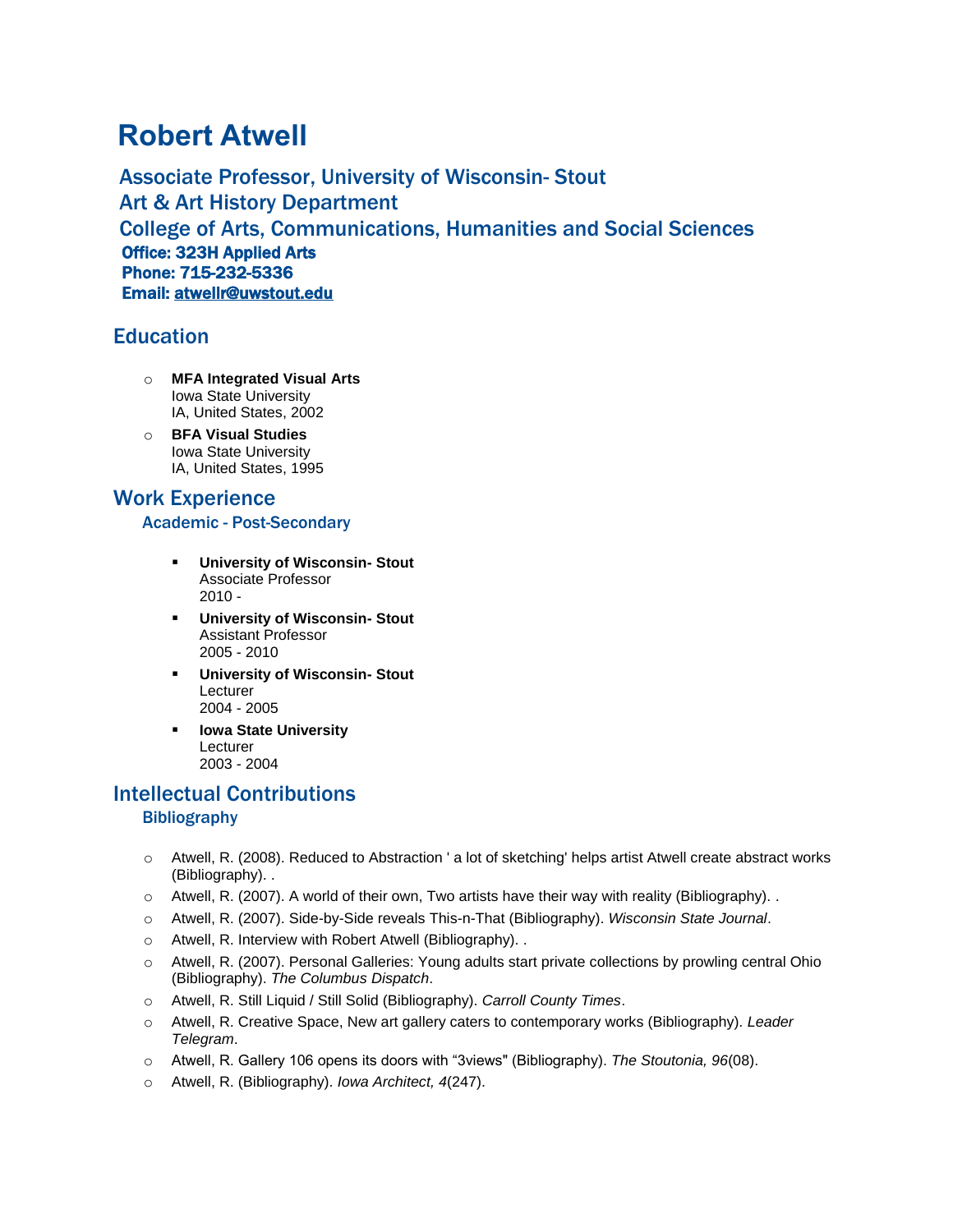- o Atwell, R. Sketch off gets dirty: Professors draw each other for charity (Bibliography). *The Stoutonia, 95*(12).
- o Atwell, R. Atwell draws from multiple media: Artist experiments with motion media (Bibliography). *Iowa State Daily*.
- o Atwell, R. (Bibliography). *Journal of Asian Design*.
- o Atwell, R. Interview with Robert Atwell (Bibliography). .
- o Atwell, R. Cream of the College Crop (Bibliography). *, 6*(2).
- o Atwell, R. Bob and a Mural (Bibliography). *Ethos, 41*(3).

# Artistic and Professional Performances and Exhibits

### Art - Exhibition, Group

- o Atwell, R. (2004 Present) UW-Stout Faculty Show. Furlong Gallery, Menomonie, Wisconsin, United States.
- o Atwell, R. (Present) Two Points-Robert Atwell and Daniel Atyim. Grand View University, Des Moines, Iowa, United States.
- o Atwell, R. (Present) Untitled' Simon Gallery. Center for Contemporary Art, Bedminister, New Jersey, United States.
- o Atwell, R. (Present) Wisconsin Triennial. Madison Museum of Contemporary Art (MMoCA), Madison, Wisconsin, United States.
- o Atwell, R. (Present) Affordable Art Fair. Kathryn Markel Fine Arts, New York, New York, United States.
- o Atwell, R. (Present) Kathryn Markel Fine Arts. New York, New York, United States.
- o Atwell, R. (Present) . University of Iowa, Iowa City, Iowa, United States.
- o Atwell, R. (Present) Group Exhibition. Sioux City Art Center, Sioux City, Iowa, United States.
- o Atwell, R. (Present) Scene/Unseen. Runnels Gallery, Portales, NM, United States.

#### Art - Exhibition, One-Person

- o Atwell, R. (Present) Robert Atwell. Simon Gallery, Morristown, New Jersey, United States.
- o Atwell, R. (Present) Robert Atwell. Simon Gallery, Morristown, New Jersey, United States.
- o Atwell, R. (Present) Robert Atwell. University of Nebraska-Kearney, Kearney, NE, United States.
- o Atwell, R. (Present) Today and Tomorrow. James Watrous Gallery, Madison, Wisconsin, United States.
- o Atwell, R. (Present) Saturday Morning Swim. Schwalbach Gallery, Baraboo, Wisconsin, United States.
- o Atwell, R. (Present) A Day in the Life. Pinoeer Gallery, Ames, Iowa, United States.
- o Atwell, R. (Present) Master of Fine Arts Thesis Exhibit. Iowa State University, Gallery 181, Ames, Iowa, United States.

### **Presentations**

#### **Lecture**

- o Atwell, R. (2008). . , Kearney, NE, United States.
- o Atwell, R. (2004). . , Menomonie, WI, United States.

#### Uncategorized

o Atwell, R. (2005). . , Baraboo, WI, United States.

Applied Research Uncategorized Academic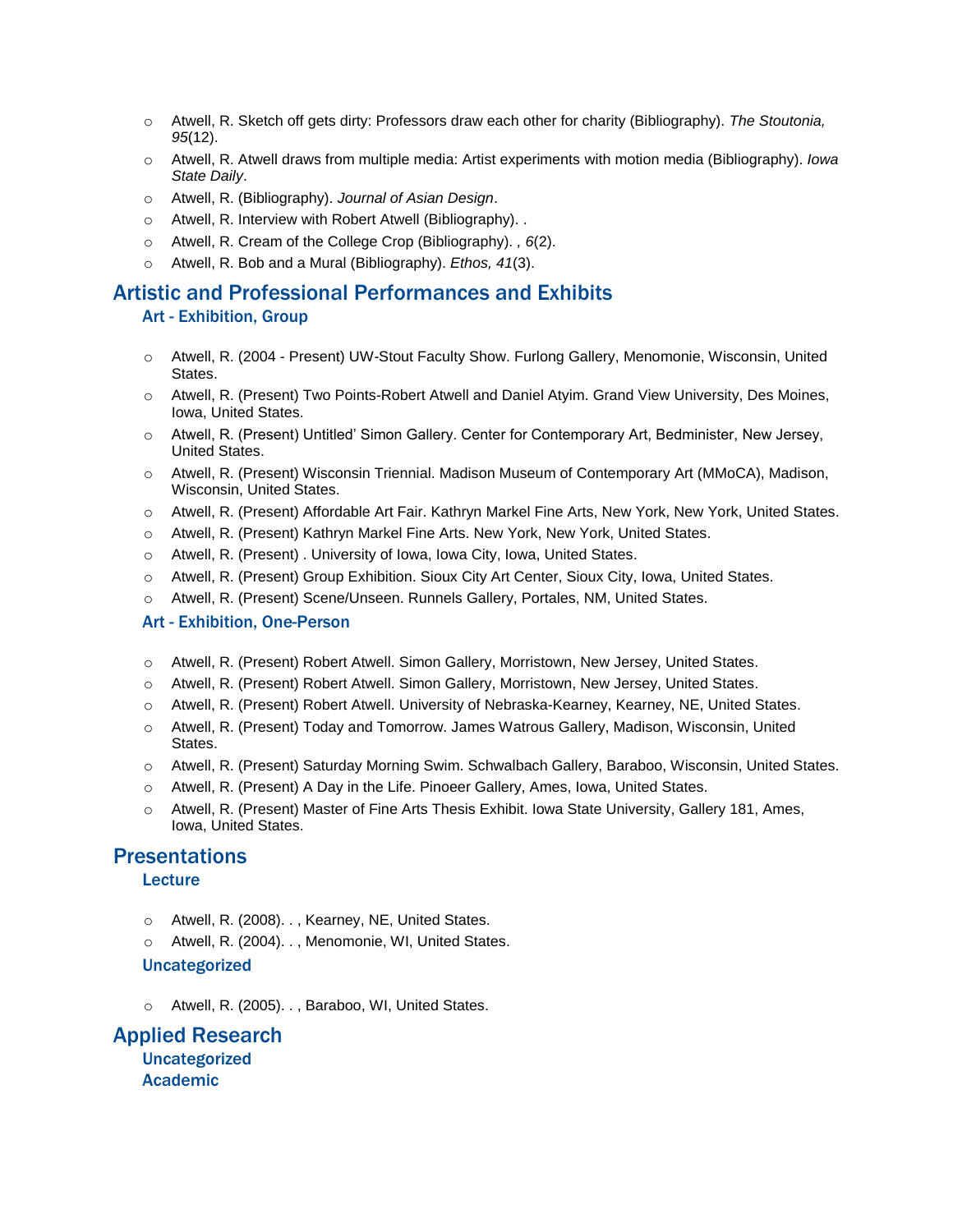- o
- Chapter Contributor (2008 Present)
- o **(Savannah, GA)** Muse Conference (2008)
- o

(2007)

o Pilot Study (2007)

o

OPID Grant (2005)

# Grants, Contracts, and Sponsored Research

## **Grant**

- o Atwell, R. OPID Grant. Sponsored by Office of Professional and Instructional Development, University of Wisconsin System.
- o Atwell, R. OPID Grant. Sponsored by University of Wisconsin System.

### Awards, Fellowships, Honors, and Scholarships Award

- o Outstanding Teacher Award, College of Arts and Sciences, University of Wisconsin-Stout (2011)
- o Purchase Award, University of Wisconsin- System (2010)

## Honor

- o Closing Speaker, University of Wisconsin- Stout (2008)
- o Scene, Eastern New Mexico State University (2003)

## **Scholarship**

o Raffle for Todd Boppel Endowed Scholarship, INT'L Conference (2008)

## Fellowship

- o Bush Fellowship Finalist, Bush Foundation (2006)
- o (July 2005)

# **Service**

## **University**

## *UW Stout*

- **Committee Member**, School of Art and Design MFA Professional Advisory Committee (2011 Present)
- **Committee Member**, School of Art and Design Promotion Committee (2011 Present)
- **EXECOMMITTEE Member, School of Education Art Education Professional Advisory Committee** (2010 - Present)
- **Committee Member**, Department of Art and Design Hiring Committee (Multimedia) (2009 Present)
- **Committee Member**, Department of Art and Design Hiring Committee (Foundations) (2007 Present)
- **Committee Member**, Department of Art and Design MFA Development Committee (2007 Present)
- **Faculty Advisor**, UW-Stout Men's Lacrosse Club (2006 Present)